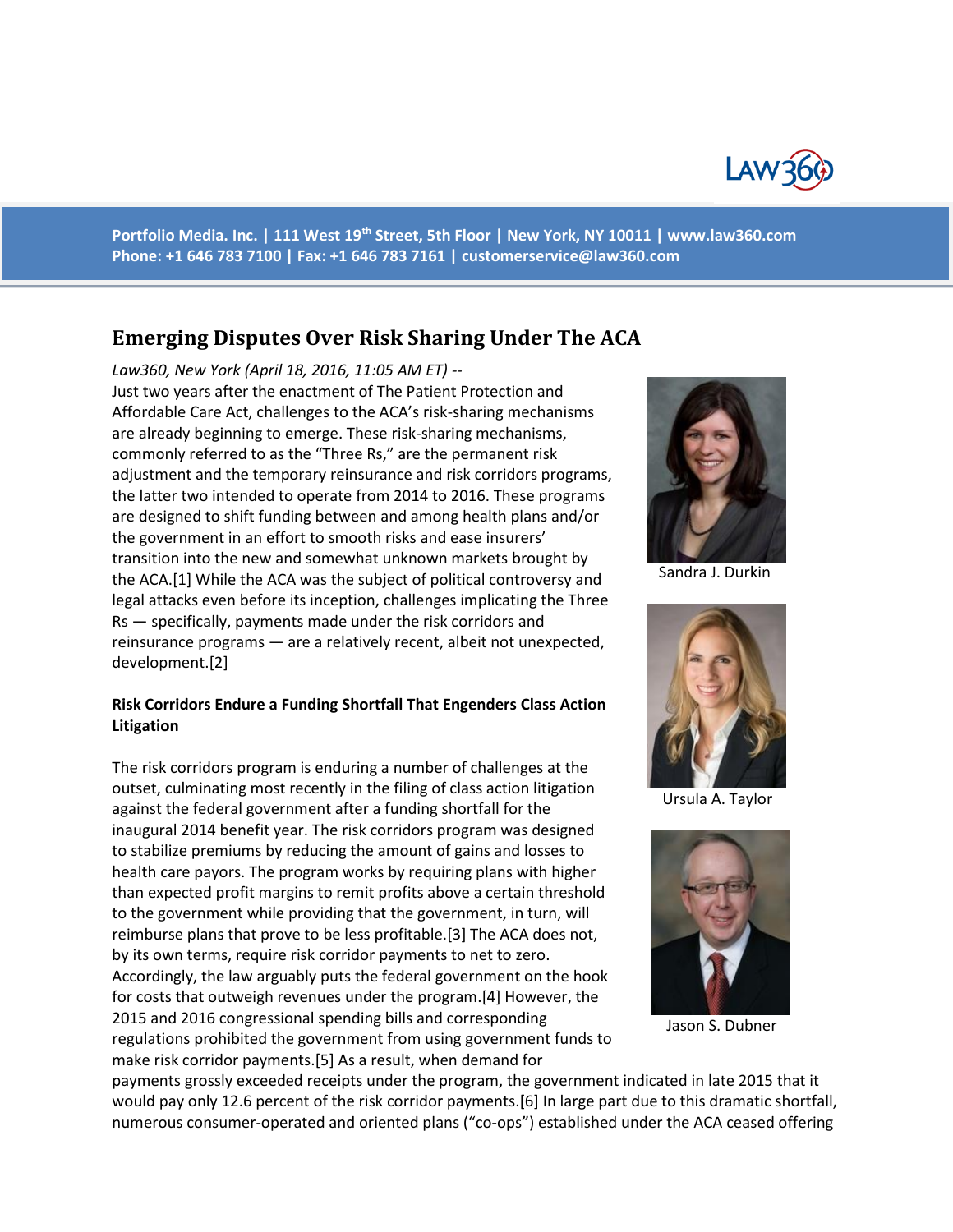### coverage.[7]

Thereafter, on Feb. 24, 2016, Oregon-based insurer, Health Republic, initiated the first major lawsuit involving risk corridors, a putative class action against the federal government stemming from its failure to reimburse insurers as much as \$5 billion allegedly owed under the transitional program for the 2014 and 2015 benefit years.[8] According to Health Republic's complaint, the risk corridors payments under the ACA are mandatory, yet health plans participating in the risk corridors program generated only \$362 million in gains for the government while incurring \$2.87 billion in compensable losses in 2014 alone, and market analysts predict a similar breakdown in 2015.[9]

Health Republic's allegations are not limited to the co-ops or small health plans. Major health care payors are included among the list of damaged entities. Health Republic alleges that UnitedHealth Group, Anthem and Aetna each lost money in connection with their public exchanges (with UnitedHealth Group losing more than \$720 million).[10] Health Republic seeks full reimbursement for itself and for the proposed class of qualified health providers whose losses exceeded the threshold set by the ACA, as well as injunctive relief and other damages.[11] The key issues in the class action will be whether the ACA requires the government to reimburse 100 percent of the risk corridor shortfall and whether the government's power to appropriate funding overrides any purported statutory obligation.[12]

### **Reinsurance Program Receives Congressional Scrutiny and Opposition**

Following the devastating impact of risk corridor payment deficiencies on some insurers, the transitional reinsurance program became the next subject of scrutiny as Congress has recently sought to investigate and even thwart reinsurance payments under the program.[13] Like the risk corridors program, the purpose of the reinsurance program is to stabilize premiums.[14] Unlike the risk corridors program, which only authorizes the government to collect funds from health plans that are both qualified for the program and profitable, the reinsurance program requires all insurers to make reinsurance payments in an amount per enrollee per benefit year.[15] The ACA requires that a portion of these funds be allocated to the U.S. Department of the Treasury, and that the rest be made available as reinsurance payments to plans that enroll beneficiaries with catastrophic claims exceeding a certain threshold.[16] Also unlike the risk corridors program, contributions under the reinsurance program for the 2014 benefit year exceeded requests for payments, such that the Centers for Medicare and Medicaid Services announced that only \$7.9 billion of a total of \$8.7 billion in collected payments would be distributed to health insurers.[17]

Notwithstanding, or perhaps because of, the relative success of the reinsurance program, the U.S. Congressional Committee on Energy and Commerce has taken steps to stop CMS from making transitional reinsurance payments. On March 9, 2016, the committee first announced an investigation into the propriety of the payments into the program.[18] In letters to five major insurance companies — Aetna Inc., Anthem Inc., Cigna Corp., Humana Inc. and UnitedHealth Group Inc. — as well as the trade group America's Health Insurance Plans and the Blue Cross Blue Shield Association, the committee took the position that a portion of the contributions CMS collected from health insurers totaling \$5 billion must be deposited into the U.S. Treasury and not used for reinsurance distributions to health insurance companies.[19] The committee further asserted that CMS would be in violation of federal law if it followed through with its plan to distribute funds that rightfully belong to the U.S. Treasury under the program.[20] The committee also requested copies of documents pertaining to the reinsurance program to assist in the investigation, noting that "given the collaborative relationship between insurance companies and their regulators, there have been questions raised about the role of insurance companies in securing and negotiating reinsurance payments from CMS."[21] On March 23, 2016, the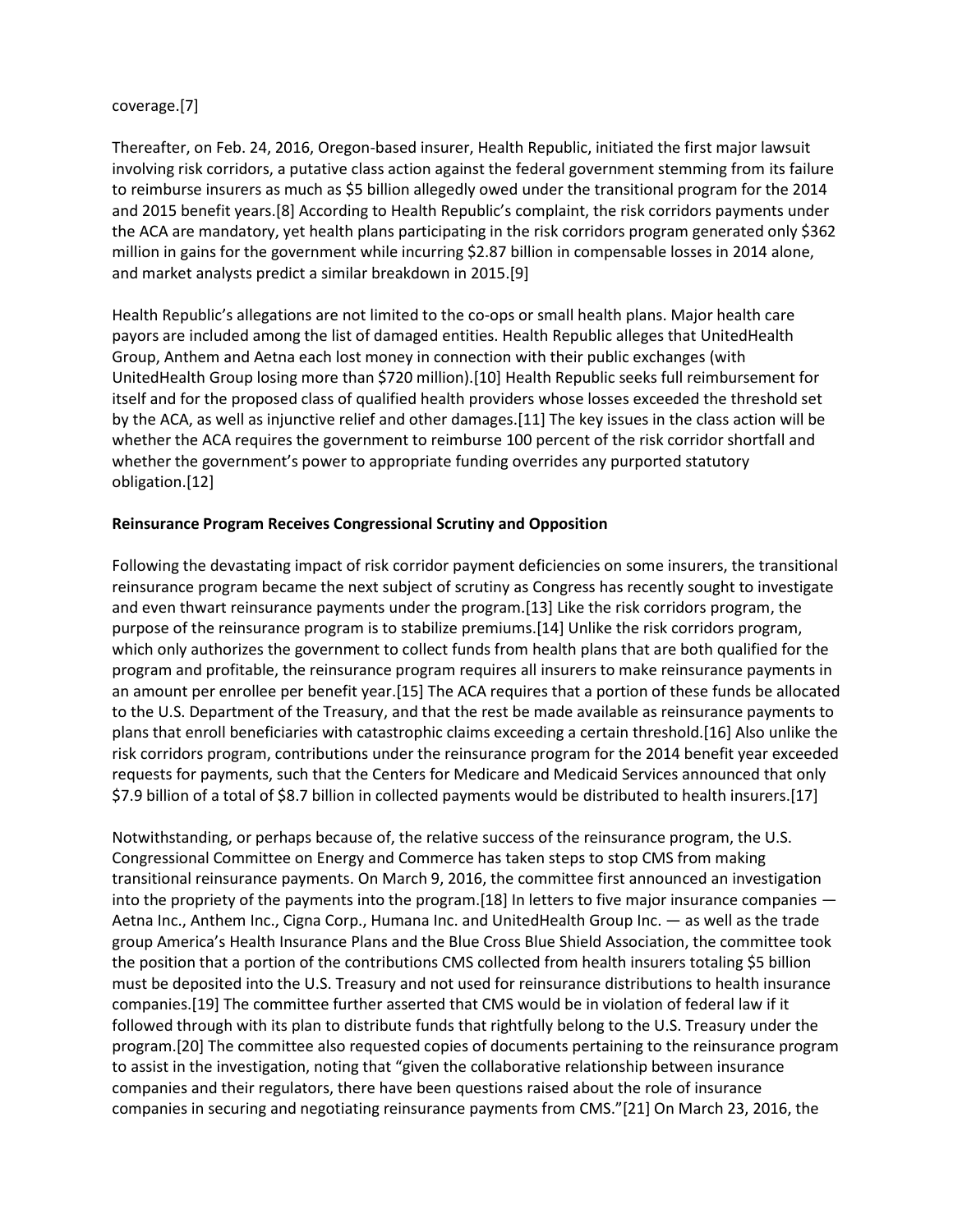committee, along with the Congressional Committee on Ways and Means, issued a second letter, this time directly to CMS, taking the definitive position that the plan to disburse \$7.7 billion in transitional reinsurance payments to health insurers in 2016 violates the law, accusing CMS of "loot[ing] billions from the Treasury to pay off insurance companies" as part of a "bailout" and an effort to prevent insurance companies from exiting the "failing and unstable Obamacare exchanges."[22] The March 23 letter does not address whether Congress intends to take any direct action with respect to health insurance companies. However, the letter included orders that CMS cease all illegal payments and submit them to the Treasury.

Following the risk corridor funding shortfall, a successful effort to preclude payments under the transitional reinsurance program would present a second significant blow to the risk sharing mechanisms of the ACA.

## **What is Next for Risk Sharing Under the ACA?**

The risk corridor funding shortfall, the ensuing class action lawsuit against the federal government and congressional attempts to investigate and preclude payments under the reinsurance program are exemplary of the struggle within the insurance industry as both the public and private sectors adapt to changes precipitated by the Affordable Care Act. Notably, although there have not been any direct challenges to the risk adjustment program, the third of the Three Rs and the only program set to continue after 2016, this program may present the next source for contention.[23] Unlike the reinsurance and risk corridor programs, under the risk adjustment program, funds are transferred from plans with lower-risk enrollees to plans with higher-risk enrollees based on a per-plan average actuarial risk score calculated under a model similar to the model used for Medicare Advantage (Part C) and Medicare Part D plans.[24] The risk adjustment transfers net to zero within a market within a state, which means the program is completely funded by its participants.[25] While there is no potential for a government overpayment or underpayment, health care payors may seek to hold each other accountable for accurate data reporting under the program.[26] Indeed, although the remittance of payments and charges for 2014 risk adjustment transfers just occurred in the second half of 2015, smaller payors have already balked at obligations to transfer significant funds to its larger competitors.[27] In light of the scrutiny and contention arising from the first two "Rs," the transfer obligations between and among entities participating in the risk adjustment program are worthy of attention in 2016 and beyond.

—By Sandra J. Durkin, Ursula A. Taylor and Jason S. Dubner, Butler Rubin Saltarelli & Boyd LLP

*Sandra Durkin is an associate and Jason Dubner and Ursula Taylor are partners in Butler Rubin's Chicago office.*

*The opinions expressed are those of the author(s) and do not necessarily reflect the views of the firm, its clients, or Portfolio Media Inc., or any of its or their respective affiliates. This article is for general information purposes and is not intended to be and should not be taken as legal advice.*

[2] For background on the Three Rs, including the purposes and mechanics of the programs, see Ursula Taylor, Spreading the Risk under the Patient Protection and Affordable Care Act: The Three Rs and Lessons from Another Industry's Reinsurance Mechanism, 12-2 ABA Health eSource (Oct. 2015).

[2] See id.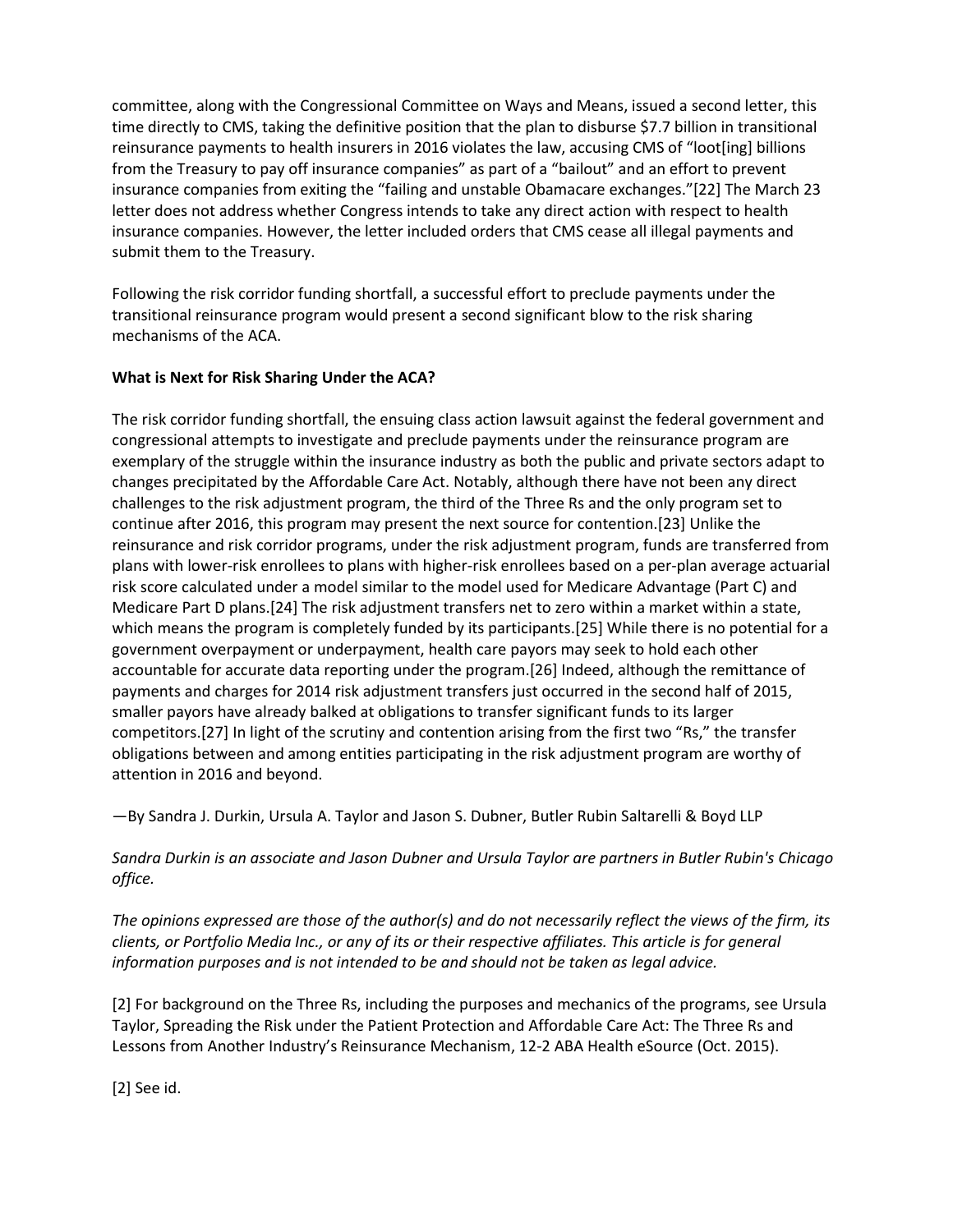[3] See 42 U.S.C. §§ 18061-63 (2010); see also Center for Consumer Information and Insurance Oversight, Centers for Medicare and Medicare Services, Department of Health and Human Services, slide deck: Reinsurance, Risk Corridors, and Risk Adjustment Final Rule, at 11 (March 2012).

[4] Henry J. Kaiser Family Foundation, Explaining Health Care Reform: Risk Adjustment, Reinsurance and Risk Corridors (Jan. 22, 2014).

[5] Consolidated and Further Continuing Appropriations Act, 2015, Pub. L. No. 113-235, § 227 ("None of the funds made available by this Act . . . may be used for payments under section 1342(b)(1) of Public Law 111–148 (relating to risk corridors)."); Consolidated Appropriations Act, 2016, Pub. L. No. 114-113, § 225 (same).

[6] The Three Rs: An Overview, Centers for Medicare & Medicaid Services (Oct. 1, 2015).

[7] See Ameet Sachdev, How an Insurance Startup's Slowdown is Disrupting the Illinois Marketplace, Chicago Tribune (Oct. 23, 2015).

[8] See generally Class Action Compl., Health Republic Ins. Co. v. United States, No. 16-259 C (Fed. Cl. Feb. 24, 2016), ECF No.1 ("Health Republic Compl.").

[9] Health Republic Compl., 41, 48.

[10] Id., 47-49.

[11] Id., pp. 23-24.

[12] Id., 53.

[13] See Danni Kass, House GOP Investigating Insurers Over ACA Reinsurance Pay (Mar. 9, 2016).

[14] Reinsurance, Risk Corridors and Risk Adjustment Final Rule, supra note 3 at 5.

[15] Henry J. Kaiser Family Foundation, supra note 4. In 2015, the state of Ohio brought a lawsuit alleging that the federal government was constitutionally prohibited from collecting reinsurance payments from state and local entities; a federal judge dismissed the suit earlier this year, finding that the ACA requires all insurers, including state employer-sponsored health plans, to pay into the reinsurance program. Ohio v. United States, No. 2:15-cv-321, 2016 U.S. Dist. LEXIS 473 (S.D. Ohio Jan. 5, 2016).

[16] Reinsurance, Risk Corridors, and Risk Adjustment Final Rule, supra note 3, at 7.

[17] Summary Report on Transitional Reinsurance Payments and Permanent Risk Adjustment Transfers for the 2014 Benefit Year, Department of Health and Human Services, Centers for Medicare & Medicaid Services, at 1, 3 (June 30, 2015).

[18] See Letters to AHIP and Insurance Companies Regarding Reinsurance Payments from CMS (Mar. 9, 2016).

[19] See id.